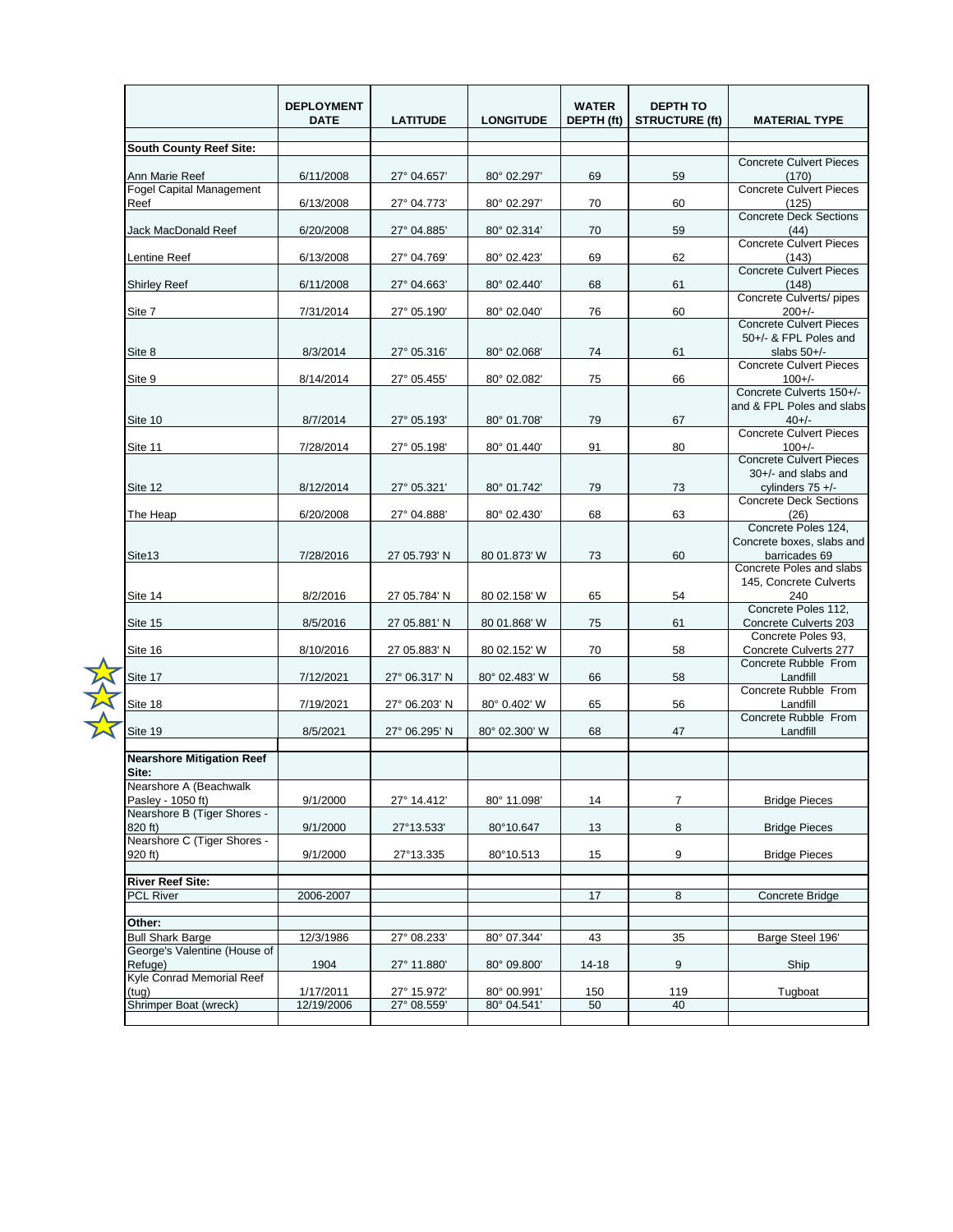| <b>MARTIN COUNTY ARTIFICIAL REEFS LISTED BY PERMITTED REEF SITE</b> |                                  |                            |                            |                            |                                          |                                                |  |
|---------------------------------------------------------------------|----------------------------------|----------------------------|----------------------------|----------------------------|------------------------------------------|------------------------------------------------|--|
|                                                                     | <b>DEPLOYMENT</b><br><b>DATE</b> | <b>LATITUDE</b>            | <b>LONGITUDE</b>           | <b>WATER</b><br>DEPTH (ft) | <b>DEPTH TO</b><br><b>STRUCTURE (ft)</b> | <b>MATERIAL TYPE</b>                           |  |
| <b>Donaldson Reef Site:</b>                                         |                                  |                            |                            |                            |                                          |                                                |  |
| 2018 Kerry Dillon Memorial                                          |                                  |                            |                            |                            |                                          | Concrete Rubble From                           |  |
| site 1                                                              | 8/14/2018                        | 27° 11.873'                | 80° 05.874'                | 56                         | 44                                       | Landfill                                       |  |
| 2018 Kerry Dillon Memorial<br>site 2                                | 8/16/2018                        | 27° 11.820'                | 80° 05.539'                | 45                         | 39                                       | Concrete Rubble From<br>Landfill               |  |
| Aaron Vaughn Memorial Reef                                          |                                  |                            |                            |                            |                                          | Concrete Rubble From                           |  |
|                                                                     | 7/6/2012<br>8/16/2013            | 27° 12.785'<br>27° 12.441' | 80° 05.610'<br>80° 05.627' | 53<br>61                   | 40<br>43                                 | Landfill                                       |  |
| BJM 13 Reef<br>Cement Barge                                         | 1984                             | 27° 12.639'                | 80° 06.598'                | 61                         | 52                                       | <b>Bridge Concrete</b><br>165 ft Steel Barge   |  |
| Cement Barge - Reefmakers                                           |                                  |                            |                            |                            |                                          | Modular Concrete Florida                       |  |
| (4)                                                                 | 5/20/2005                        | 27° 12.639'                | 80° 06.598'                | 60                         | 50                                       | Specials                                       |  |
| <b>Clifton Perry Memorial Reef</b>                                  | 5/11/2005                        | 27° 13.352'                | 80° 06.131'                | 67                         | 40                                       | <b>Bridge Concrete</b>                         |  |
|                                                                     |                                  |                            |                            |                            |                                          | Concrete Rubble From                           |  |
| Donaldson East Reef                                                 | 5/10/2013                        | 27° 12.526'                | 80° 05.477'                | 53                         | 42                                       | Landfill<br>Concrete Rubble From               |  |
| Donaldson North Reef                                                | 4/14/2013                        | 27° 12.560'                | 80° 05.540'                | 53                         | 40                                       | Landfill                                       |  |
| Donaldson South Reef                                                | 8/13/2013                        | 27° 12.476'                | 80° 05.553'                | 50                         | 43                                       | Concrete Rubble From<br>Landfill               |  |
| Donaldson Triangle -                                                |                                  |                            |                            |                            |                                          | Modular Concrete Florida                       |  |
| Reefmaker                                                           | 5/18/2005                        | 27° 11.695'                | 80° 05.716'                | 50                         | 40                                       | Specials                                       |  |
|                                                                     |                                  |                            |                            |                            |                                          | Concrete Rubble From                           |  |
| Donaldson West Reef                                                 | 8/13/2013                        | 27° 12.515'                | 80° 05.602'                | 53                         | 44                                       | Landfill                                       |  |
|                                                                     |                                  |                            |                            |                            |                                          | Concrete Rubble From                           |  |
| <b>Evinrude Reef</b>                                                | 4/17/2012                        | 27° 12.330'                | 80° 06.198'                | 61                         | 45                                       | Landfill                                       |  |
|                                                                     |                                  |                            | 80° 06.750'                |                            |                                          | Concrete, Steel, Steel                         |  |
| <b>Guardian Reef</b><br><b>Inlet Barge</b>                          | 6/3/1993<br>1985                 | 27° 12.913'<br>27° 12.019' | 80° 05.687'                | 60<br>58                   | 52<br>49                                 | <b>Barrel</b><br><b>Steel Barge</b>            |  |
|                                                                     |                                  |                            |                            |                            |                                          | Modular Concrete Florida                       |  |
| Inlet Barge - Reefmakers (4)                                        | 5/20/2005                        | 27° 12.019'                | 80° 05.687'                | 60                         | 50                                       | Specials                                       |  |
| Kyle's Crossbar Reef                                                | 7/12/2012                        | 27° 12.720'                | 80° 05.610'                | 53                         | 40                                       | Concrete Rubble From<br>Landfill               |  |
|                                                                     |                                  |                            |                            |                            |                                          | Ship Steel Landing Craft                       |  |
| $LC-6$                                                              | 12/31/1993                       | 27° 12.959'                | 80° 06.803'                | 61                         | 50                                       | 54'<br>Concrete Rubble From                    |  |
| Lee Harris Memorial Reef                                            | 4/19/2011                        | 27° 12.330'                | 80° 06.198'                | 61                         | 45                                       | Landfill                                       |  |
|                                                                     |                                  |                            |                            |                            |                                          |                                                |  |
| PCL Shallow (Lyons Bridge)                                          | 11/2/2006                        | 27° 13.045'                | 80° 05.743'                | 60                         | 41                                       | <b>Bidge Concrete</b>                          |  |
| Pipe Barge                                                          | 6/28/1990                        | 27° 13.364'                | 80° 06.959'                | 62                         | 42                                       | <b>Steel Barge</b>                             |  |
| The Owl                                                             | 9/22/1987                        | 27° 12.745'                | 80° 06.546                 | 63                         | 53                                       | Steel                                          |  |
| The Texas Reef                                                      | 8/27/2002                        | 27° 11.522                 | 80° 06.489'                | 55                         | 29                                       | Rock Limestone                                 |  |
| The Texas Reef -                                                    |                                  |                            |                            |                            |                                          | Modular Concrete Florida                       |  |
| Reefmakers (15)                                                     | 5/20/2005                        | 27° 11.414'                | 80° 06.523'                | 50                         | 40                                       | Specials                                       |  |
| <b>Traffic Barge</b>                                                | 6/7/1993                         | 27° 12.907'                | 80° 06.800                 | 58                         | 46                                       | <b>Steel Barge</b>                             |  |
| Traffic Barge - Reefmakers                                          |                                  |                            |                            |                            |                                          | Modular Concrete Florida                       |  |
| (4)                                                                 | 5/20/2005                        | 27° 12.907'                | 80° 06.800'                | 60                         | 50                                       | Specials                                       |  |
| <b>Upside-Down Barge</b><br>Upside-Down Barge -                     | 1985                             | 27° 13.948'                | 80° 06.715'                | 65                         | 52                                       | <b>Steel Barge</b><br>Modular Concrete Florida |  |
| Reefmakers (4)                                                      | 5/20/2005                        | 27° 13.948'                | 80° 06.715'                | 60                         | 50                                       | Specials                                       |  |
|                                                                     |                                  |                            |                            |                            |                                          |                                                |  |
| <b>Ernst Reef Site:</b>                                             |                                  |                            |                            |                            |                                          |                                                |  |
| <b>Corner Barge</b>                                                 | 6/1/1972                         | 27° 09.399'                | 80° 03.256'                | 75                         | 63                                       | <b>Steel Barge</b>                             |  |
| Evans-Crary Bridge Pile                                             | 8/30/2000                        | 27° 09.346'                | 80° 03.368'                | 75                         | 49                                       | <b>Bridge Spans</b>                            |  |
| <b>Grand Teton</b>                                                  | 6/30/2007                        | 27° 09.708'                | 80° 03.535'                | 62                         | 34                                       | Concrete Rubble From<br>Landfill               |  |
|                                                                     |                                  |                            |                            |                            |                                          | Concrete Rubble From                           |  |
| Mango Reef                                                          | 6/26/2007                        | 27° 09.702'                | 80° 03.702'                | 61                         | 48                                       | Landfill                                       |  |
| North Barge                                                         | 6/1/1972                         | 27° 09.395'                | 80° 03.312'                | 68                         | 57                                       | <b>Barge Steel</b>                             |  |
| South Barge                                                         | 6/1/1972                         | 27° 09.312'                | 80° 03.200'                | 77                         | 64                                       | <b>Steel Barge</b>                             |  |
|                                                                     |                                  |                            |                            |                            |                                          | Concrete Rubble From                           |  |
| <b>West 400</b>                                                     | 6/15/2007                        | 27° 09.735'                | 80° 03.856'                | 62                         | 46                                       | Landfill                                       |  |